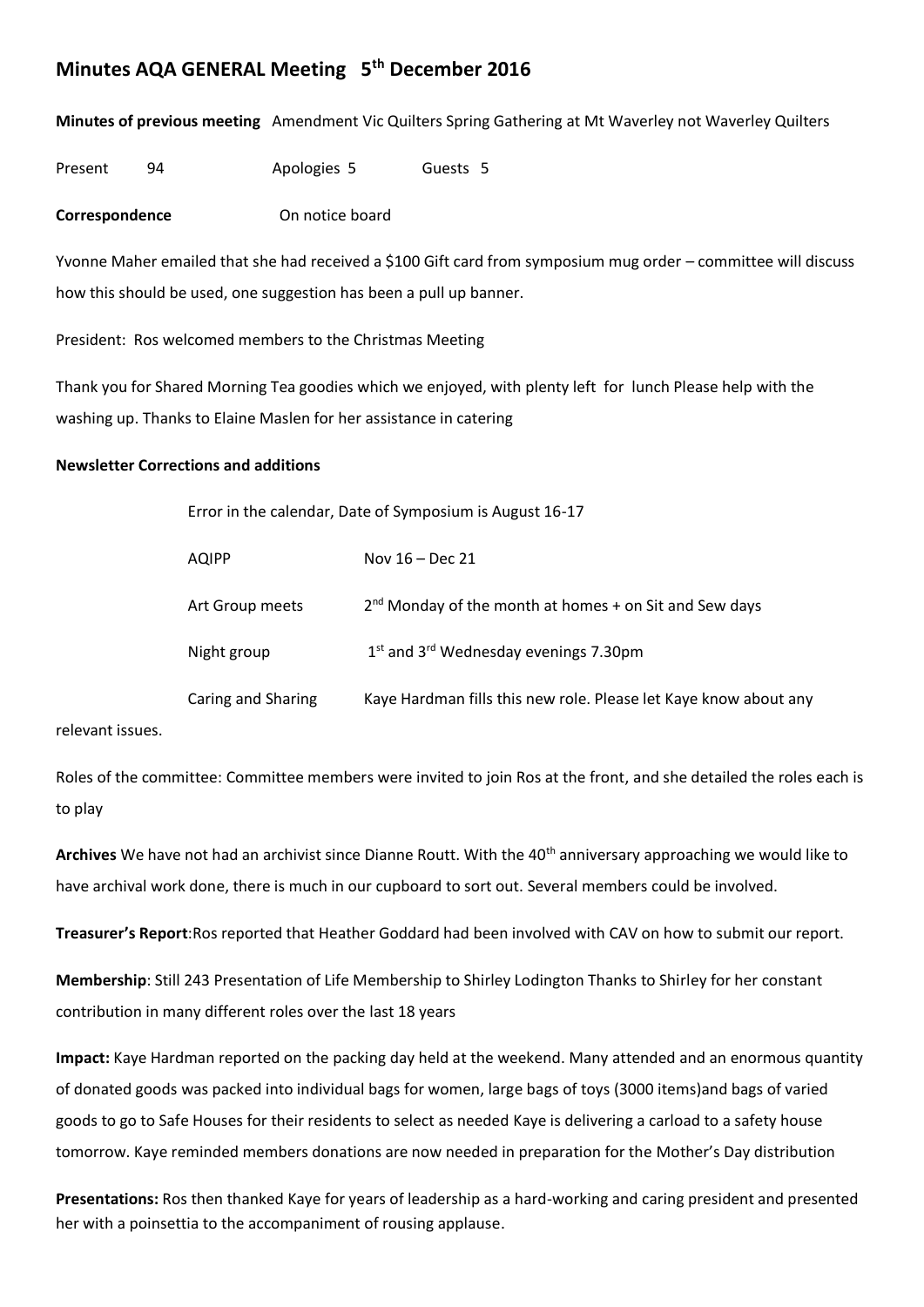Presentation of 10 year badge to Judy Ballantyne. Judy Ballantyne has resigned after several years but has speakers in place until after April. We thank her for all her work. Judy stressed that it is a very interesting job. You are in contact with creative and skilled people. As well as organising speakers the position (which can be filled by a group) is responsible for looking after the speaker on the day.

Jacqy Wong praised Judy for the way she had kept her informed about speakers for Quilters Patch.

Nanette Griffiths has resigned from organising door and raffle prizes. Suzanne Simpson will now lead a team and we are seeking several members to help. Suzanne will welcome goods donated for prizes.

Judy and Nanette were thanked for their work and presented with pots of colour.

Jean Price was presented with a potplant in recognition of the many years during which she has collected and counted entry and raffle money at AQA events This has been much appreciated Di Cantwell has agreed take over.

**Art Quilts:** Ann Cocks reported that a successful meeting was held at Shibany Mishra's home.

**Symposium** The correct date is 19 and 20 August, work currently occurring is on booking sheet.

**AQIPP** A further 1000 fliers have been printed at Brothers'( major sponsor); expense to be distributed in Kraft Kolor with their latest mailing.

**Retreat** Cindy reported the venue has been booked at Whitehall, Queenscliff and expressions of interest have been requested re Thursday night as this extension depends on numbers. **LOL** Liberty blocks were due by today.

**Gift Quilt**s Faye thanked members for the wadding donated and said scraps are also welcome. If material is needed when you are working on a gift quilt you can check what is in the storeroom. Tony Sullivan was acknowledged for his assistance with wadding for gift quilts

## **AOB (Any other business**)

**Project 72073** Jan Mac described this project from America which aims to produce quilts to be displayed at exhibitions worldwide. They are to draw attention to the murder of disabled people in Europe during WW2. The block design consists of two red crosses on a white background. Any technique can be used. Jan has paper instructions.

Tony Sullivan was acknowledged for his assistance with wadding for gift quilts.

**Librar**y (Tracey) –Books borrowed today are for 2 months. There will be a book stock take in January meaning books will be available all next year. Tracey has a friend wishing to sell her long arm quilting machine, if interested, see Tracey.

**The Applique Guild of Australia** Fliers for AGM are in the foyer for those interested

Thank you to all for Christmas spirit today